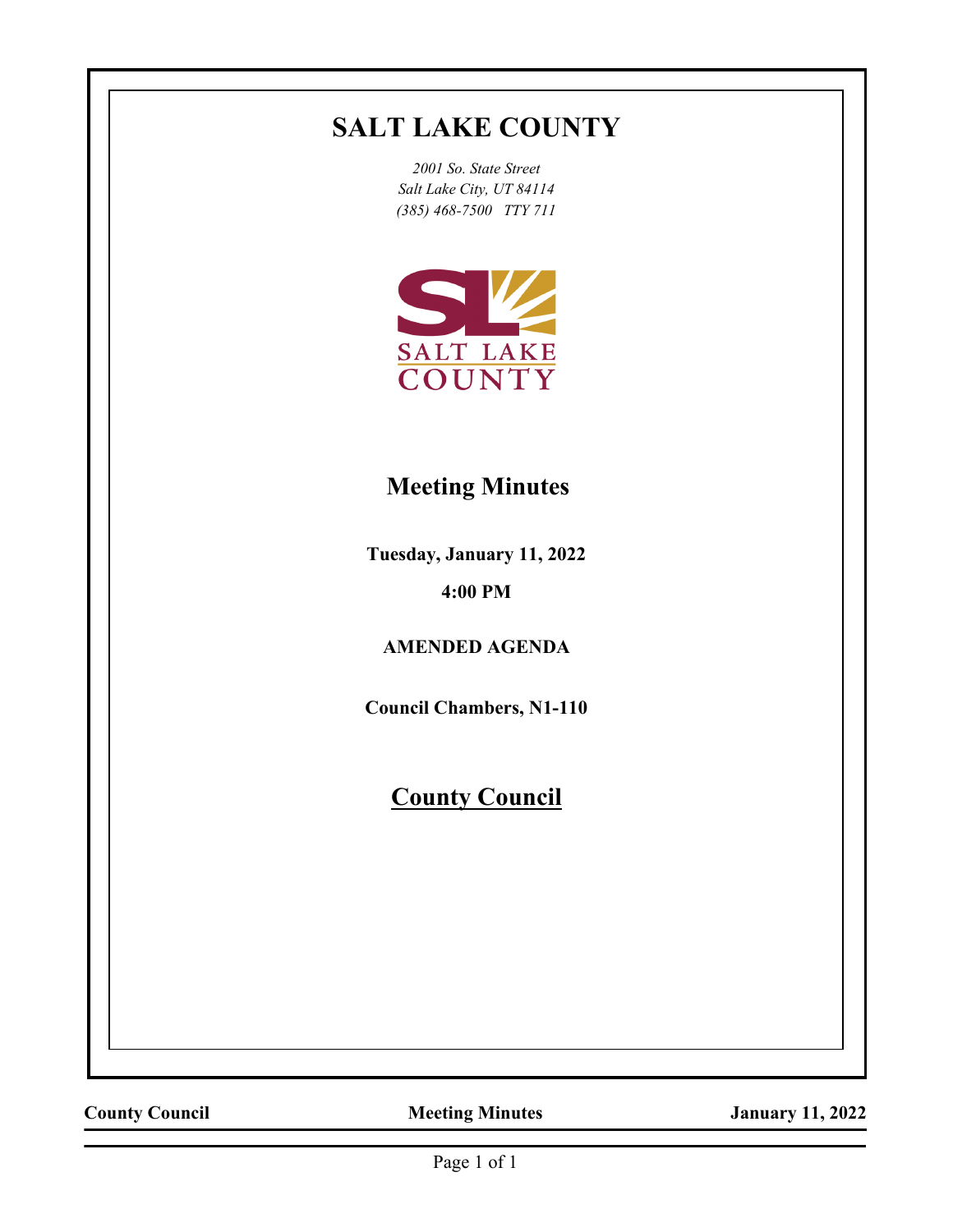#### **1. CALL TO ORDER**

| <b>Present:</b> | Chair Laurie Stringham             |
|-----------------|------------------------------------|
|                 | Council Member Richard Snelgrove   |
|                 | Council Member Dave Alvord         |
|                 | Council Member Dea Theodore        |
| Call In:        | Council Member Jim Bradley         |
|                 | Council Member Arlyn Bradshaw      |
|                 | Council Member Aimee Winder Newton |
|                 | Council Member Ann Granato         |
|                 | Council Member Steve DeBry         |
|                 |                                    |

Invocation - Reading - Thought

Pledge of Allegiance

**Council Member Snelgrove** led the Pledge of Allegiance to the Flag of the United States of America.

#### **2. CITIZEN PUBLIC INPUT**

30 MINS

The following citizens spoke in opposition to the mask mandate order, which was issued by Angela Dunn, Director, Salt Lake County Health Department, on Friday, January 7, 2022. The citizens asked the Council to repeal the order. Reasons the citizens were against the mask mandate included: the mandate causes conflicts; masks cause adverse side effects such as anxiety, headaches, and dizziness; masks do nothing but harm; it is unconstitutional - freedom is being taken away; there are other treatments and protocols that could be put in place that would minimize intervention and reduce hospitalizations; exemptions do not work, children are being bullied at school for not wearing masks; healthy choices should be mandated; mandates like this hurts families; some people cannot wear a mask; people will not comply; masks do nothing to prevent the spread; children cannot hear what teachers are saying; there are real consequences to wearing a mask; masks will not stop someone from getting sick; masks cause mental health issues; it should be a personal choice; opinions are not science; public is being lied to; low mortality rate for children between 0 and 18 years of age; and masks do not make a difference - this is a control issue. Citizens also spoke in opposition to vaccines because there are side effects.

| Billy (no last name given) | <b>Aaron Davidson</b> |
|----------------------------|-----------------------|
| <b>Austin Avict</b>        | <b>Heather Hardle</b> |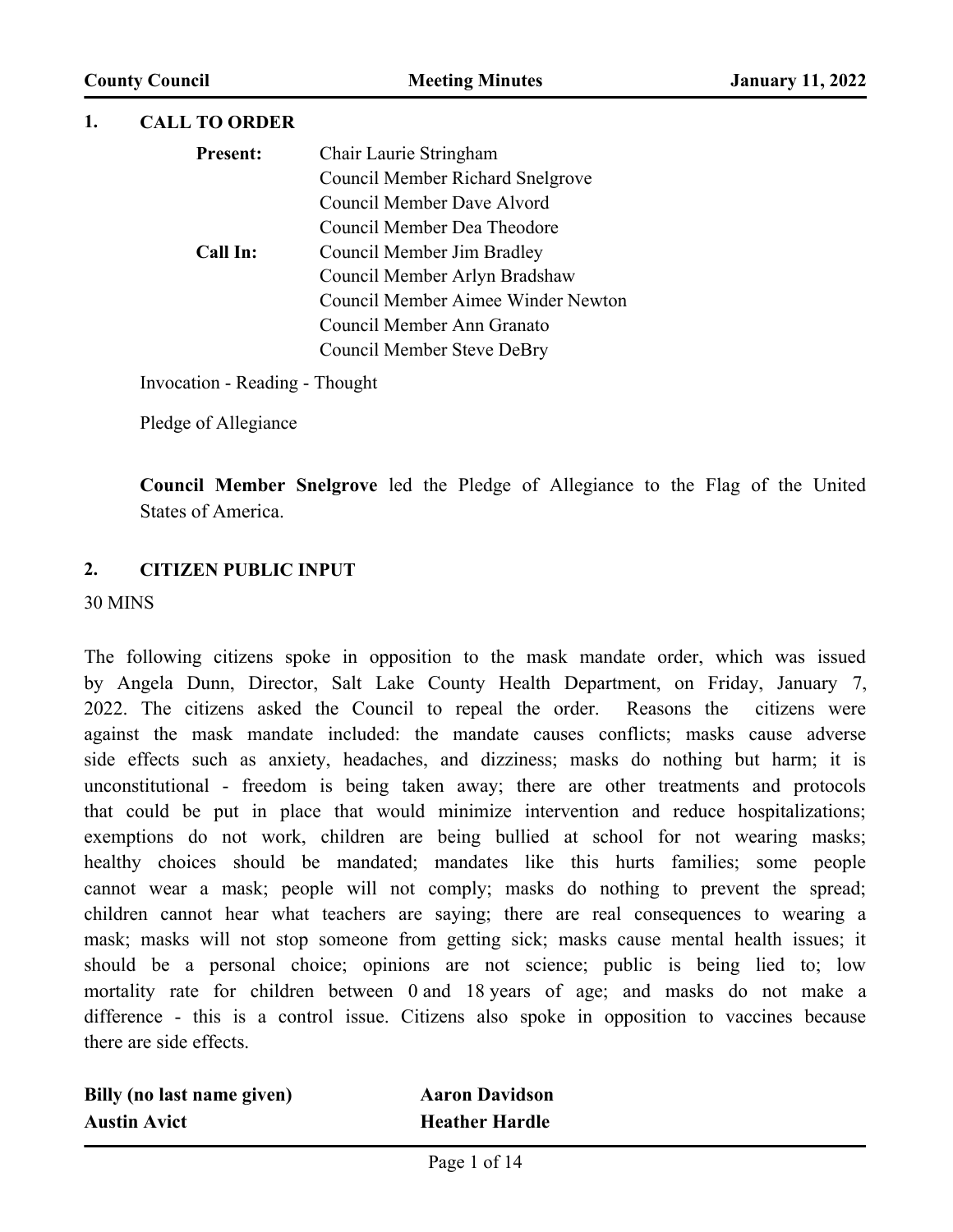| <b>County Council</b>        | <b>Meeting Minutes</b>    | <b>January 11, 2022</b> |
|------------------------------|---------------------------|-------------------------|
| <b>Raegan Van Llewyn</b>     | <b>Amy Mackin</b>         |                         |
| <b>Corolla Mitchell</b>      | <b>Scott Sherrer</b>      |                         |
| <b>Brook Constantine</b>     | <b>Spencer Jorgensen</b>  |                         |
| <b>Bryon Yensen</b>          | <b>Ted Conger</b>         |                         |
| <b>Brady Gother</b>          | Serena Fuhman             |                         |
| <b>Matt McPherson</b>        | <b>Tony Savello</b>       |                         |
| <b>Gabrielle Pharmen</b>     | <b>Heather Pham</b>       |                         |
| <b>Kathy Malaney</b>         | <b>Spencer Twitchell</b>  |                         |
| <b>Gloria Vendes</b>         | <b>Kim Steamblick</b>     |                         |
| <b>Bernadette Brockman</b>   | <b>Jeff Steele</b>        |                         |
| <b>Krista Casey</b>          | <b>Derrick Bannon</b>     |                         |
| <b>Michel Sanchez</b>        | Victoria Manian           |                         |
| <b>Esther Olschewski</b>     | <b>Kevin Sonntag</b>      |                         |
| <b>No Name Given</b>         | <b>Steve Garrett</b>      |                         |
| <b>John Hatton</b>           | <b>Zachary Barthlomew</b> |                         |
| <b>Tyler Clark</b>           | <b>Andrew Nieto</b>       |                         |
| Eduardo (no last name given) | <b>Launa Ting</b>         |                         |
| <b>Lisa Hammel</b>           | <b>Laura Evans</b>        |                         |
| <b>Jamie Pack</b>            | <b>Chase Constantine</b>  |                         |

The following citizens spoke in favor of the mask mandate because of the low use of masks, some family members are at high risk; masks protect children and the public; medical procedures are being postponed due to the hospitalization rates; the burden placed on medical providers; not enough people will wear masks on their own; without a mandate, the wearing of masks cannot be enforced; masks help to keep people safe; if people choose not to wear a mask, they should not be admitted to a hospital if they get sick; teachers support the wearing of masks; it is a time-limited mandate; and elected officials should stand by the experts they hired.

| <b>Eric Biggert</b>      | <b>Whitney Norton</b>  |
|--------------------------|------------------------|
| <b>Amy McKasson</b>      | <b>Ben Dyer</b>        |
| <b>Charlotte Maloney</b> | <b>Chris Phillips</b>  |
| <b>Eleanor Sudwill</b>   | <b>Gretchen Fuller</b> |
| <b>Jason Miller</b>      | <b>Kimberly James</b>  |
| <b>Logan Harviston</b>   | <b>Matt Nielsen</b>    |
| <b>Steve Van Maren</b>   | <b>Therese Huhtala</b> |
| <b>Matilda Sudwill</b>   | Virginia Ward          |
| Alejandro Puy            |                        |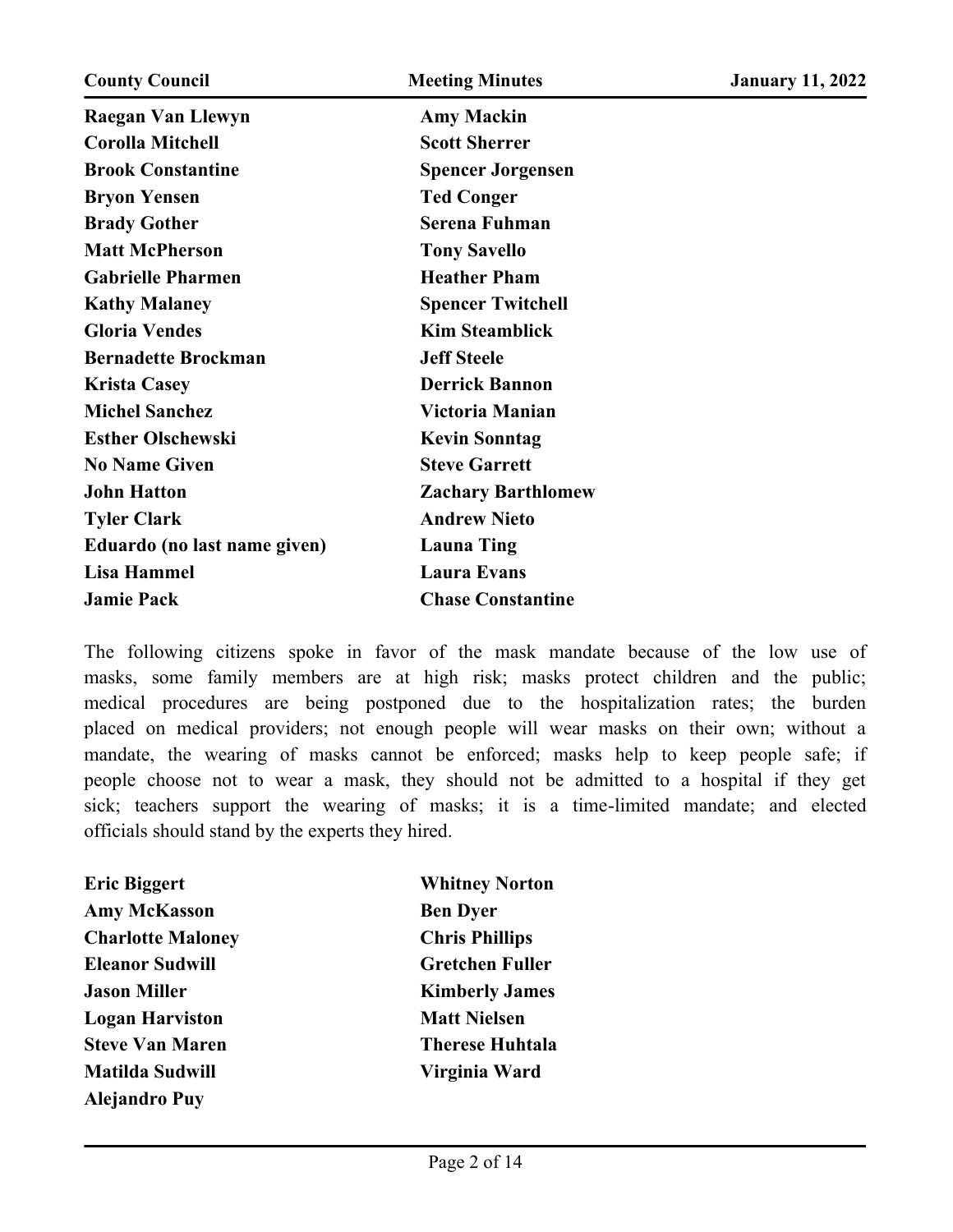**Council Member Stringham** stated there is a desire to have a straw poll to see where the Council stands on this issue.

**Council Member Alvord** stated he would like to make a motion to amend the agenda to include a vote of the Council to terminate the public health order.

**Council Member Stringham** asked for a legal opinion.

**Mr. Mitchell Park**, Legal Counsel, Council Office, stated Salt Lake County Ordinance Section 2.04.140 §(d) states, "*The agenda may be changed by a majority vote of the Council but no action may be taken on new matters introduced on the agenda unless 24 hour notice has been duly given to the public, or unless the matter is of an emergency nature as approved by a separate majority vote of the Council Members presents."*

The Council may amend the agenda; however, it would take three separate votes; 1) a vote to amend the agenda, 2) a vote determining that this is an emergency item, and 3) a vote on the termination of the public health order. Alternatively, the Council could decide to put this matter on a future Council agenda or it could set an additional meeting.

A motion was made by Council Member Alvord, seconded by Council Member Theodore, that the Council amend today's agenda to include a new agenda item, which is a vote of the Council to terminate a public health order of constraint issued by the Salt Lake County Health Department on or about January 7, 2022, in response to a declared public health emergency. The motion carried by the following votes:

- Chair Stringham, Council Member Snelgrove, Council Member Alvord, and Council Member Theodore **Aye:**
- Council Member Bradshaw, Council Member Winder Newton, and Council Member Granato **Nay:**
- **Absent:** Council Member Bradley, and Council Member DeBry

A motion was made by Council Member Alvord, seconded by Council Member Theodore, that the Council recognizes that this vote is an emergency action under Salt Lake County Ordinance 2.04.140. (d), which allows the Council to take a vote.

**Council Member Stringham** asked Council Member Alvord why he felt this was an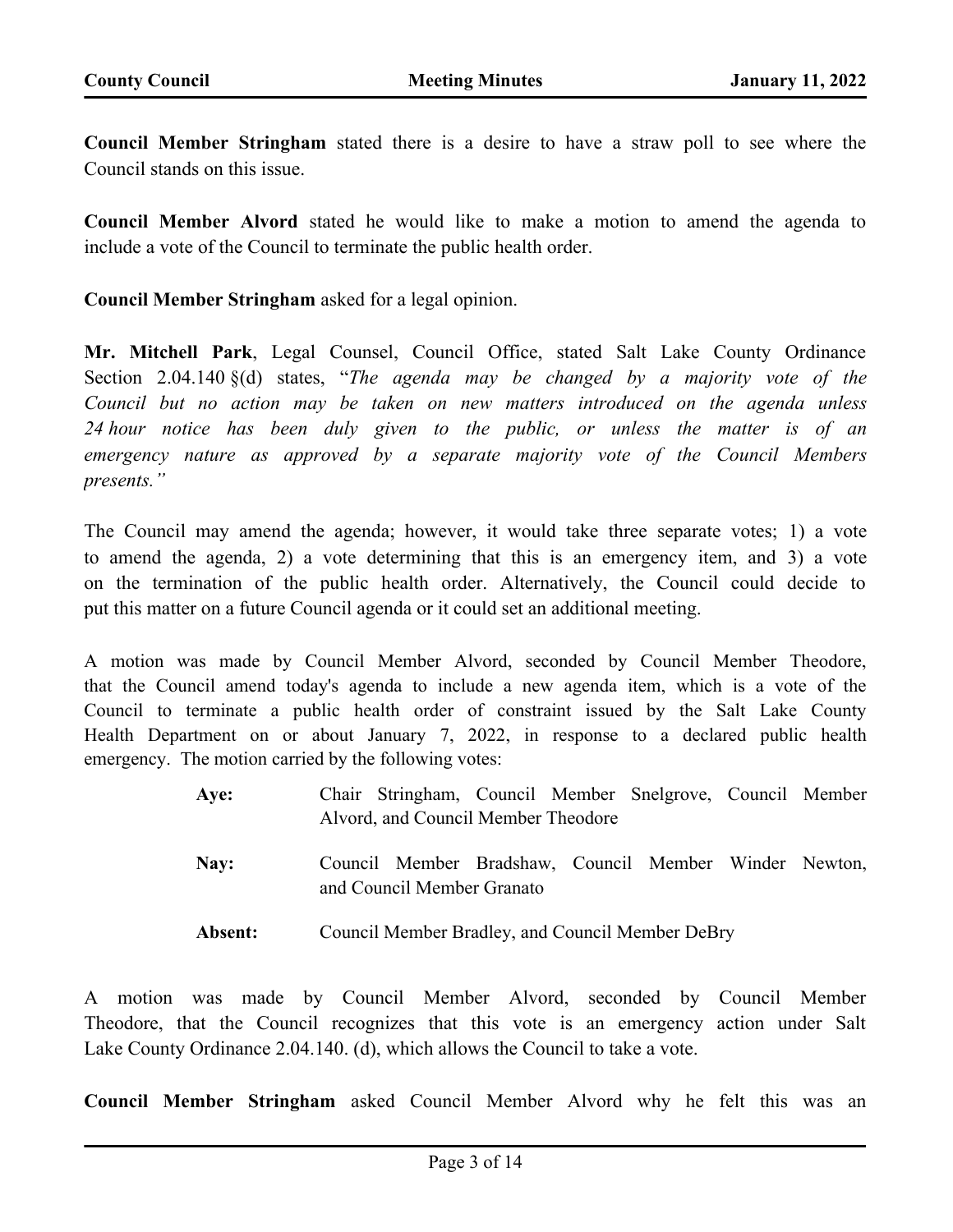emergency.

**Council Member Alvord** stated this is a mandate that came on a Friday night, it affects virtually everyone, there are schools and businesses that must made plans, and masks thave to be ordered. He cannot think of anything more urgent. He asked if it would take five votes from the Council to overturn the health order, or just a majority of the members present.

**Mr. Park** stated he would need to look into this; it may require the majority of the Council, not just those Council Member that were present.

**Council Member Alvord** requested a five-minute break to make sure all Council Members were able to be heard and could vote.

[The Council went into recess and the meeting was reconvened after making sure all Council Members could be heard.]

**Council Member Stringham** asked the Council Members if they would be willing to make a motion on reconsidering the previous motion because not all Council Members could be heard.

A motion was made by Council Member Alvord, seconded by Council Member Theodore, that the Council amend today's agenda to include a new agenda item, which is a vote of the Council to terminate a public health order of constraint issued by the Salt Lake County Health Department on or about January 7, 2022, in response to a declared public health emergency. The motion carried by the following votes:

- Chair Stringham, Council Member Snelgrove, Council Member Alvord, Council Member DeBry, and Council Member Theodore **Aye:**
- Council Member Bradley, Council Member Bradshaw, Council Member Winder Newton, and Council Member Granato **Nay:**

A motion was made by Council Member Alvord, seconded by Council Member Theodore, that the Council recognizes this vote is an emergency action under Salt Lake County Ordinance 2.04.140.(d), which allows the Council to take a vote. The motion failed by the following votes:

> Council Member Snelgrove, Council Member Alvord, Council Member DeBry, and Council Member Theodore **Aye:**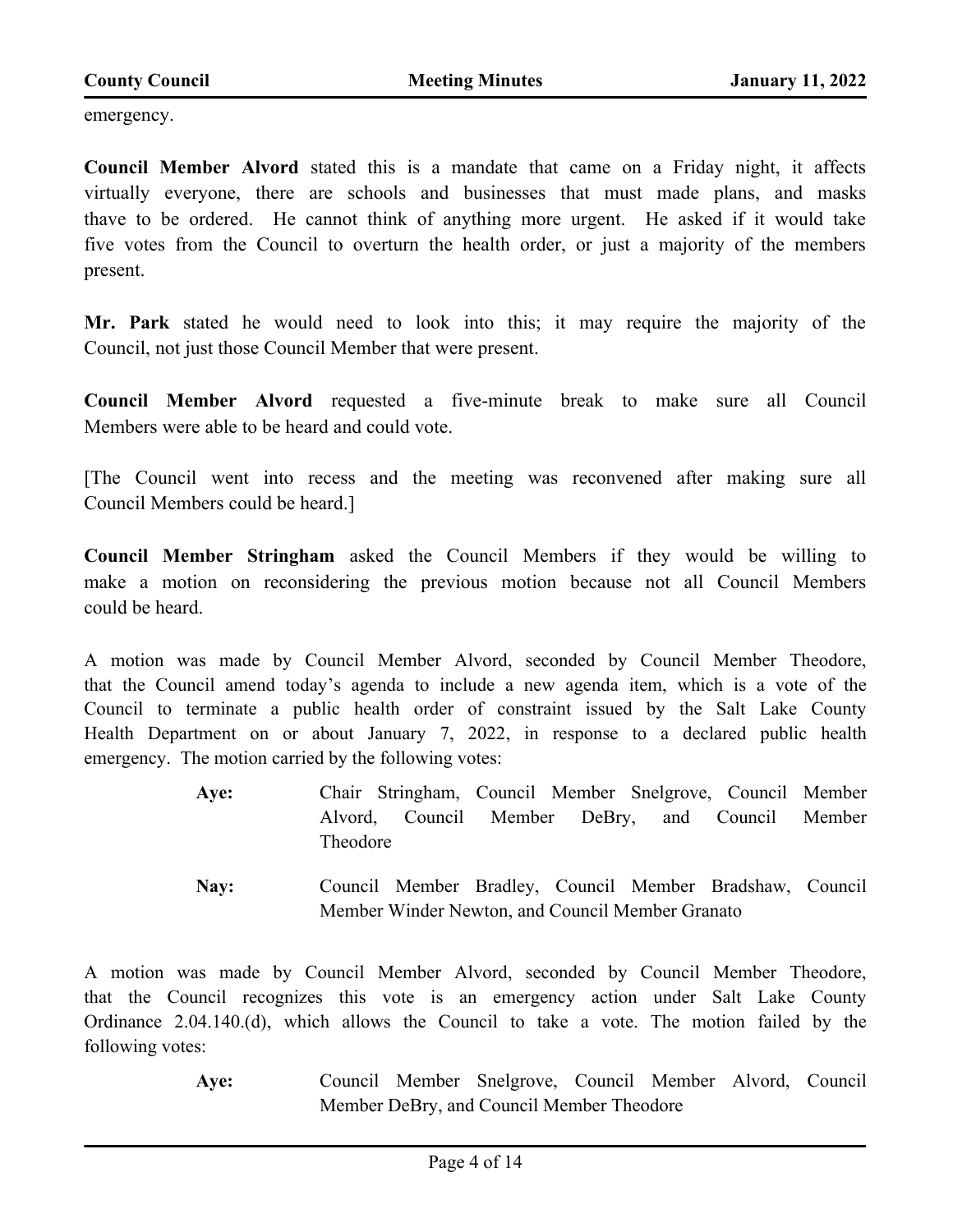Chair Stringham, Council Member Bradley, Council Member Bradshaw, Council Member Winder Newton, and Council Member Granato **Nay:**

**Council Member Stringham** stated if the Council would like, she would put this item on the Council agenda for the next Council meeting to be held in two weeks.

A motion was made by Council Member Alvord, seconded by Council Member DeBry, to schedule a special meeting in 24 hours to consider a vote to terminate the public health order constraint.

**Mr. Park** stated the staff would need to prepare and post an agenda before the 24-hour count could begin. He suggested the Council instruct staff to prepare a meeting as fast as possible to consider this item.

A motion was made by Council Member Alvord, seconded by Council Member DeBry, to instruct staff to prepare an agenda and post it to the Utah Public Notice website as soon as possible in order to consider this item.

A substitute motion was made by Council Member Bradshaw, seconded by Council Member Granato, to adjourn the Council meeting. The motion failed by the following votes:

- Council Member Bradley, Council Member Bradshaw, Council Member Winder Newton, and Council Member Granato **Aye:**
- Chair Stringham, Council Member Snelgrove, Council Member Alvord, Council Member DeBry, and Council Member Theodore **Nay:**

A motion was made by Council Member Alvord, seconded by Council Member DeBry, to instruct staff to prepare an agenda and post it to the Utah Public Notice website as soon as possible in order to consider this item. The motion carried by the following votes:

- Chair Stringham, Council Member Snelgrove, Council Member Alvord, Council Member DeBry, and Council Member Theodore **Aye:**
- Council Member Bradley, Council Member Bradshaw, Council Member Winder Newton, and Council Member Granato **Nay:**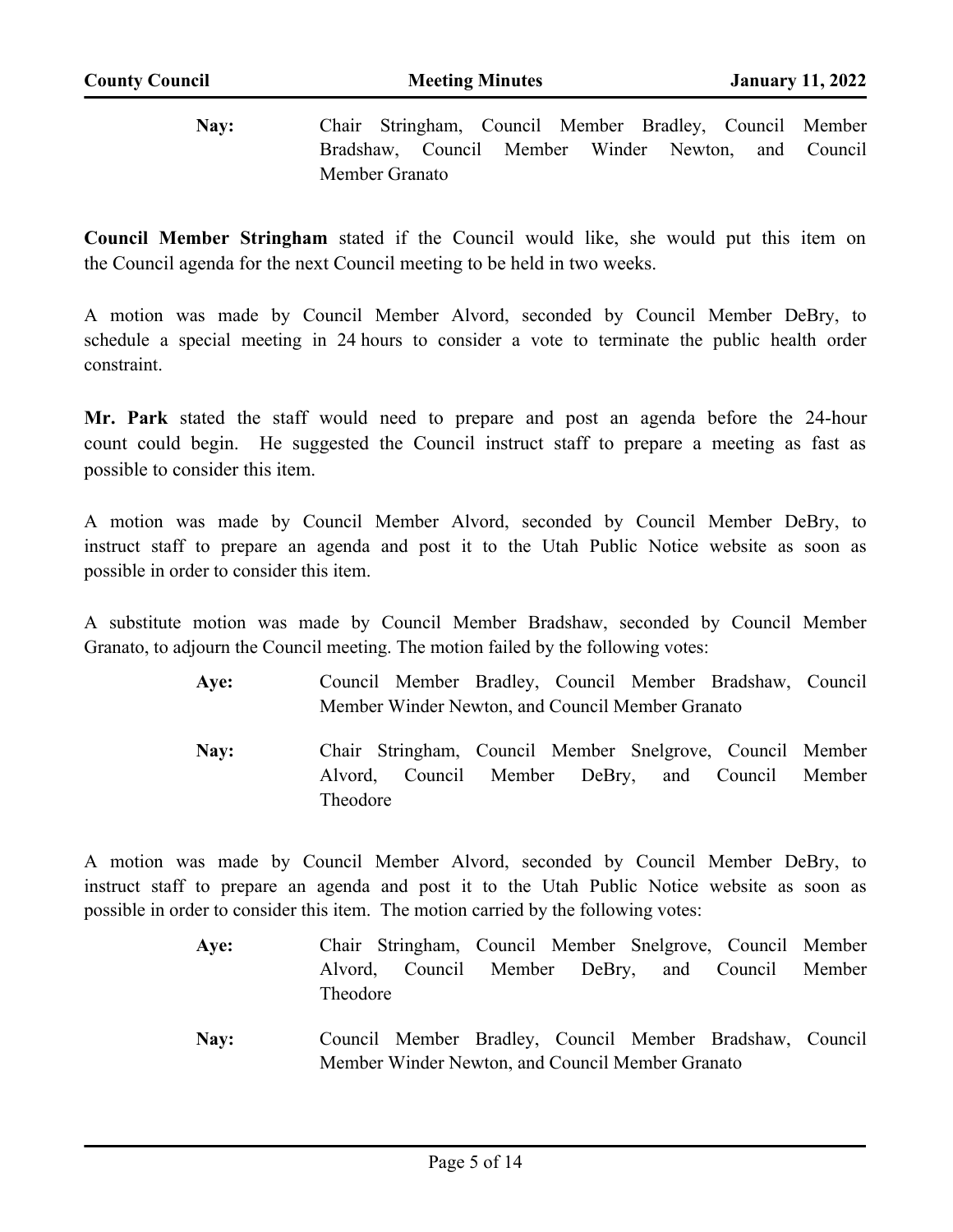**Council Member Snelgrove** asked when the 24-hour requirement would start.

**Mr. Park** stated once the agenda is published, the 24-hour notice requirement would start. The meeting probably would not take place until Thursday.

#### **3. REPORT OF ELECTED OFFICIALS:**

- 3.1. Council Members
- 3.2. Other Elected Officials
- 3.3. Mayor

# **4. PROCLAMATIONS, DECLARATIONS, AND OTHER CEREMONIAL OR COMMEMORATIVE MATTERS**

#### **5. PUBLIC HEARINGS AND NOTICES**

**5.1 Notice of Cancellation of the Tuesday, January 18, 2022, Council Meeting** [21-1482](http://slco.legistar.com/gateway.aspx?m=l&id=/matter.aspx?key=7236)

#### **Attachments:** [Staff Report](http://slco.legistar.com/gateway.aspx?M=F&ID=14137f26-b2ce-495e-94de-a295aa481802.pdf)

A motion was made by Council Member Bradshaw, seconded by Council Member Snelgrove, that this agenda item be approved. The motion carried by a unanimous vote.

# **6. RATIFICATION OF DISCUSSION ITEM ACTIONS IN COUNCIL WORK SESSION**

**6.1 Budget Adjustment: Community Services Request to Add Additional Funding to the Jordan River Trail - Parley's Trail Connector Project** [21-1484](http://slco.legistar.com/gateway.aspx?m=l&id=/matter.aspx?key=7238)

| <b>Attachments:</b> Staff Report |                                                       |
|----------------------------------|-------------------------------------------------------|
|                                  | 23561 - Jordan River Trail - Parley's Trail Connector |
|                                  | Construction                                          |

A motion was made by Council Member Bradshaw, seconded by Council Member Snelgrove, that this agenda item be ratified. The motion carried by a unanimous vote.

#### **6.2 Salt Lake County Resolution:**

#### [21-1479](http://slco.legistar.com/gateway.aspx?m=l&id=/matter.aspx?key=7233)

**Extension of the Public Health Emergency Declared by the**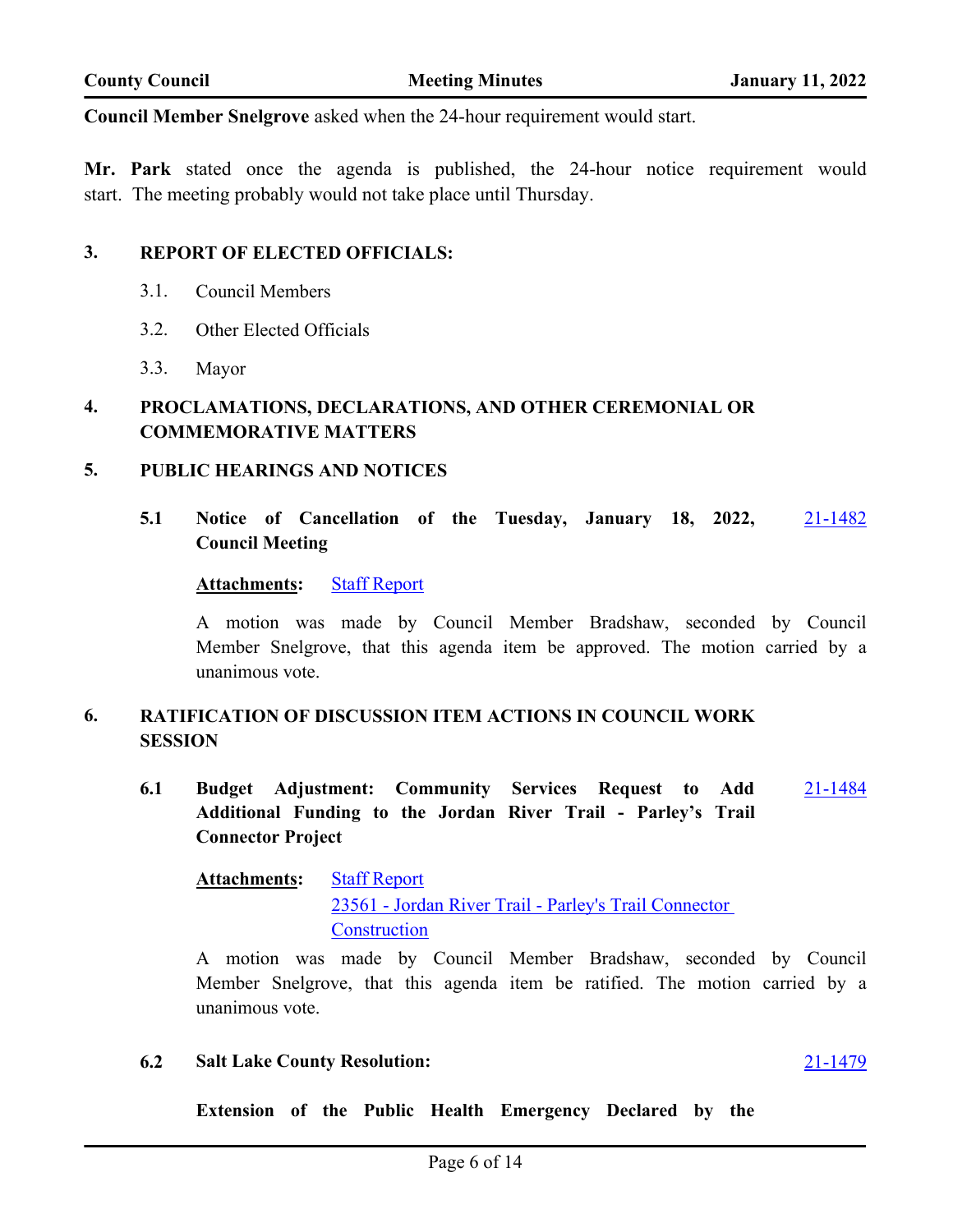# **Salt Lake County Mayor and the Executive Director of the Salt Lake County Health Department COVID-19 Pandemic**

**Attachments:** [Staff Report](http://slco.legistar.com/gateway.aspx?M=F&ID=c4fcaee7-949c-4d9b-8aa8-56fd080ff1f8.pdf) [Resolution for Sixteenth Extension of Public Health](http://slco.legistar.com/gateway.aspx?M=F&ID=f020984f-41ee-496b-8997-e54b10581ebf.pdf)  Emergency (1-11-22)(AATF)

# RESOLUTION NO. 5934

BE IT KNOWN AND REMEMBERED: THAT, the County Council of Salt Lake County, State of Utah, met in regular session of the Council on the 11th day of January, 2022.

#### WITNESS:

WHEREAS, a pandemic of the COVID-19 Virus (COVID-19) swept the world in 2020, continued through 2021, is continuing into 2022, and necessitated declarations of emergency by the President of the United States and the Governor of the State of Utah; and

WHEREAS, Utah Code Sections 53-2a-205 and -208 grant the Mayor of Salt Lake County the authority to declare a state of emergency for Salt Lake County; and

WHEREAS, Section 2.86.030, Salt Lake County Code of Ordinances, 2001, authorizes the Mayor to declare a state of emergency for Salt Lake County and to invoke certain powers in aid of responding to and mitigating such emergency; and

WHEREAS, Section 2.86.050.E, Salt Lake County Code of Ordinances, 2001, authorizes the Mayor in the event of a public health emergency and at the request of the Executive Director of the Salt Lake County Health Department (the Director) to declare an emergency to prevent or contain the outbreak and spread of a communicable or infectious disease; and 2

WHEREAS, the Mayor issued a Proclamation Declaring a State of Emergency and Invoking Emergency Powers in Salt Lake County based upon the imminent danger created by the threat of COVID-19 on March 6, 2020; and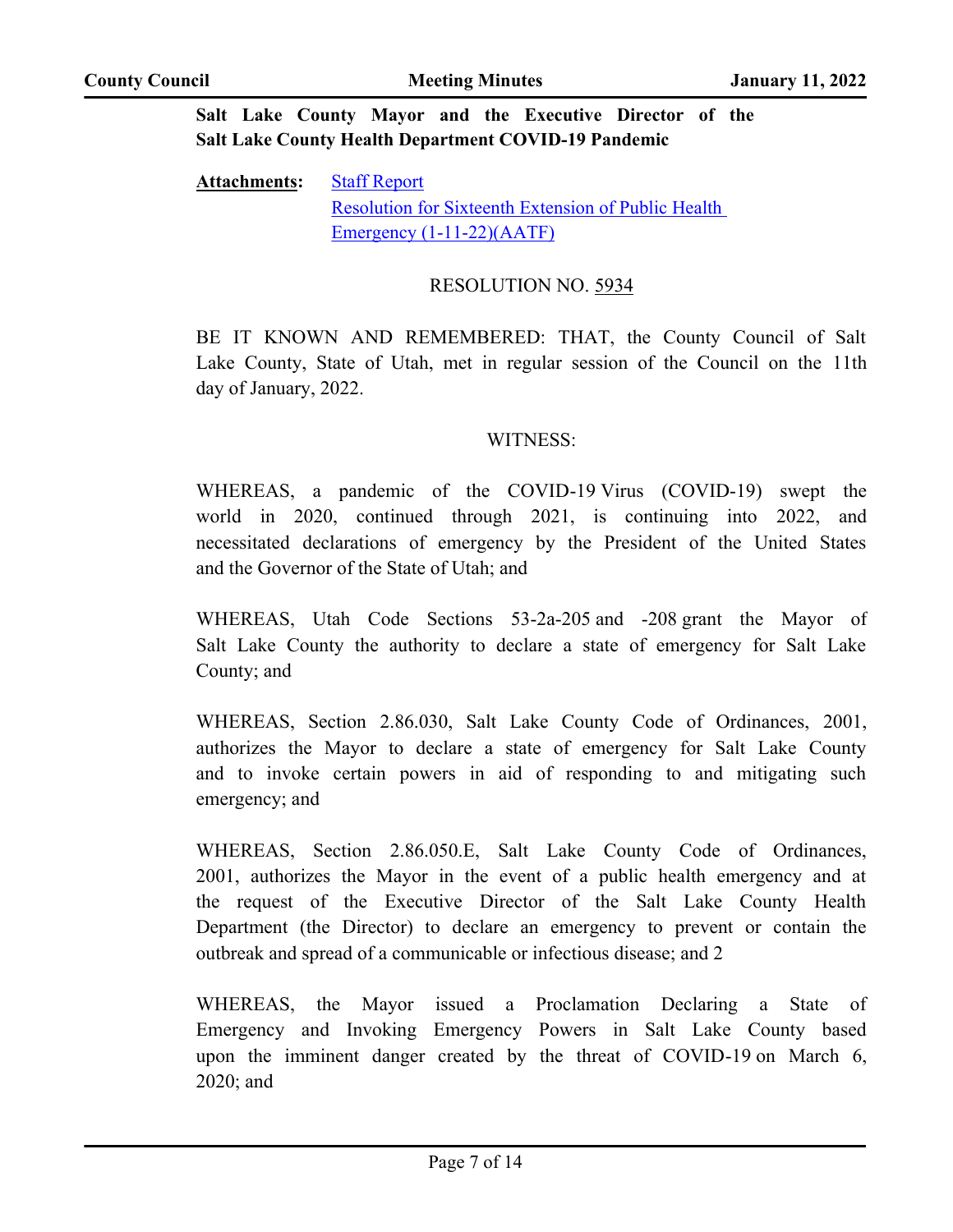WHEREAS, COVID-19 caused the Salt Lake County Health Department to quarantine individuals and to take other steps within its authority to mitigate the potential spread of the disease; and

WHEREAS, Salt Lake County continues to suffer from widespread community transmission of COVID-19 within Salt Lake County and is in the High Transmission category; and

WHEREAS, Salt Lake County has been instrumental in the distribution and administration of vaccines designed to prevent COVID-19; and

WHEREAS, Salt Lake County continues to utilize personnel and resources necessary to mitigate the spread of COVID-19 and to distribute and administer vaccines, and will continue to seek reimbursement from the United States government for these and other emergency expenses; and

WHEREAS, Salt Lake County's outbreak of COVID-19 is still impacting every citizen of Salt Lake County's municipalities, metro townships, and unincorporated areas of Salt Lake County; and

WHEREAS, the Director requested the Mayor declare a public health emergency; and

WHEREAS, these conditions have created a "Public Health State of Emergency" according to the laws of the State of Utah and ordinances of Salt Lake County; and

WHEREAS, State law and County Ordinance permit the Mayor's declaration of a public health emergency to be effective for a period not to exceed 30 days, unless the emergency declaration is continued or renewed with the consent of the County Council; and,

WHEREAS, Utah Code Sections 26A-1-130(5) and 53-2a-218(5) provide that notwithstanding the termination of state and local emergency powers pertaining to COVID-19 upon certain established threshold conditions established by state law, a declared public health emergency issued in response to COVID-19 or the COVID-19 emergency may remain in effect; and,

WHEREAS, the County Council has previously continued the Mayor's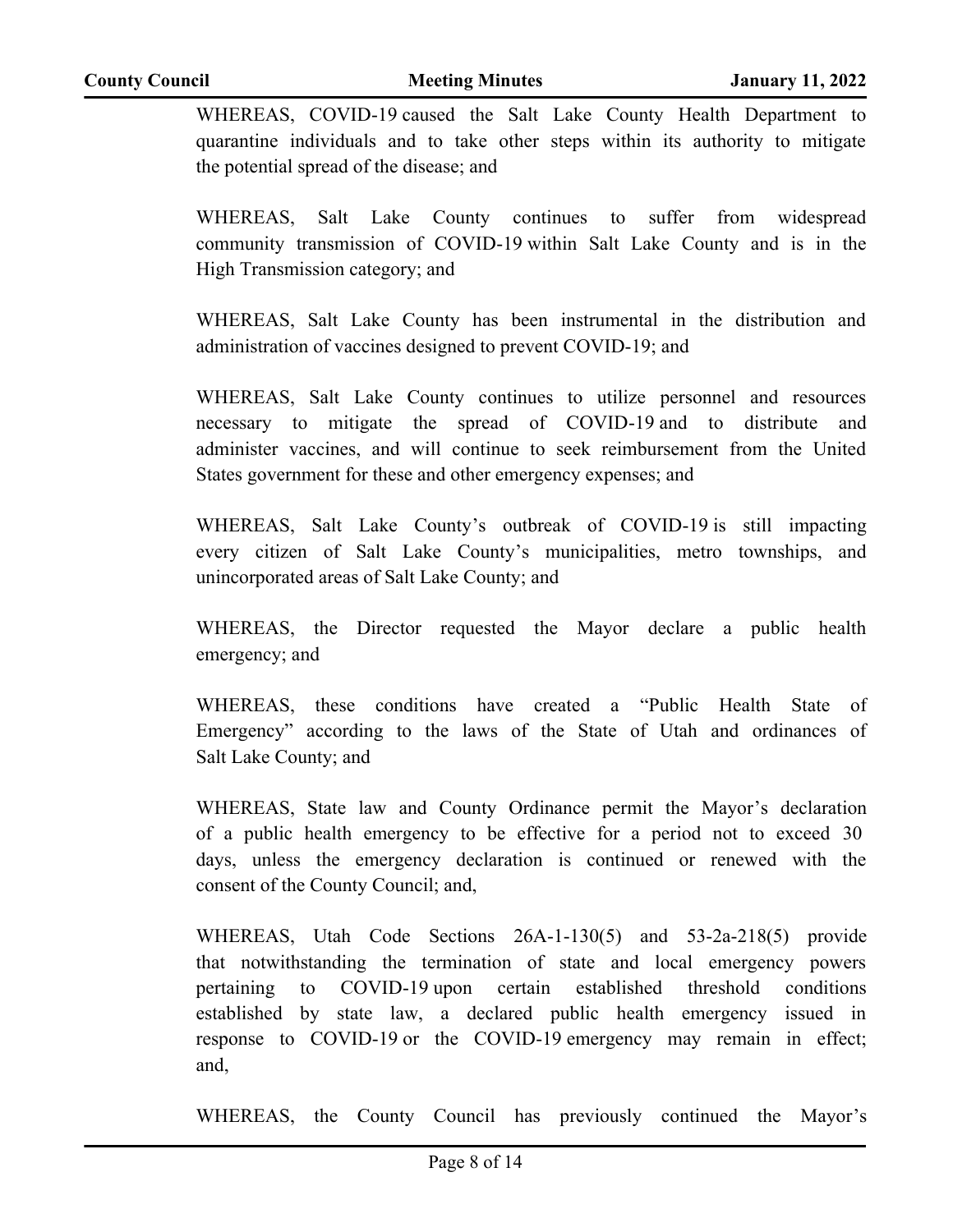declaration of an emergency in recognition of the ongoing pandemic; and,

WHEREAS, on December 30, 2021, the Director requested in writing that the Council continue the declaration of a public health emergency until February 8, 2022; and

WHEREAS, the County Council agrees that the declaration of a public health emergency should be continued for the limited purposes of: 1) seeking federal reimbursement of costs incurred by the County in responding to the ongoing pandemic; and, 2) organizing and conducting a mass vaccination effort which will help end the ongoing pandemic.

# RESOLUTION:

# NOW, THEREFORE, THE FOLLOWING IS RESOLVED:

1. The County Council of Salt Lake County hereby finds that a Public Health State of Emergency continues to exist in and for Salt Lake County due to COVID-19.

2. The Council acknowledges and supports the invoking of the emergency powers and operations of the County by the Mayor to address the impacts of COVID-19.

3. The Council supports the County's utilization of its personnel and resources, as ordered and authorized by the Mayor, to perform all functions specified in County Ordinance 2.86.050 and in other applicable provisions of law.

4. The Council retains its authority to act as the legislative body for Salt Lake County government and to perform all functions specified in County Ordinance 2.86.060 and in other applicable provisions of law, including fiduciary responsibility for the County's various budgets and funds.

5. With the exception of any order or regulation terminated or rescinded by the Council, the Council supports and approves all orders and regulations issued thus far by the Mayor and the Director regarding the state of emergency, copies of which have been duly filed with the Salt Lake County Clerk and previously disseminated to the Council. The Council requests that any new orders or regulations issued by the Mayor and Director regarding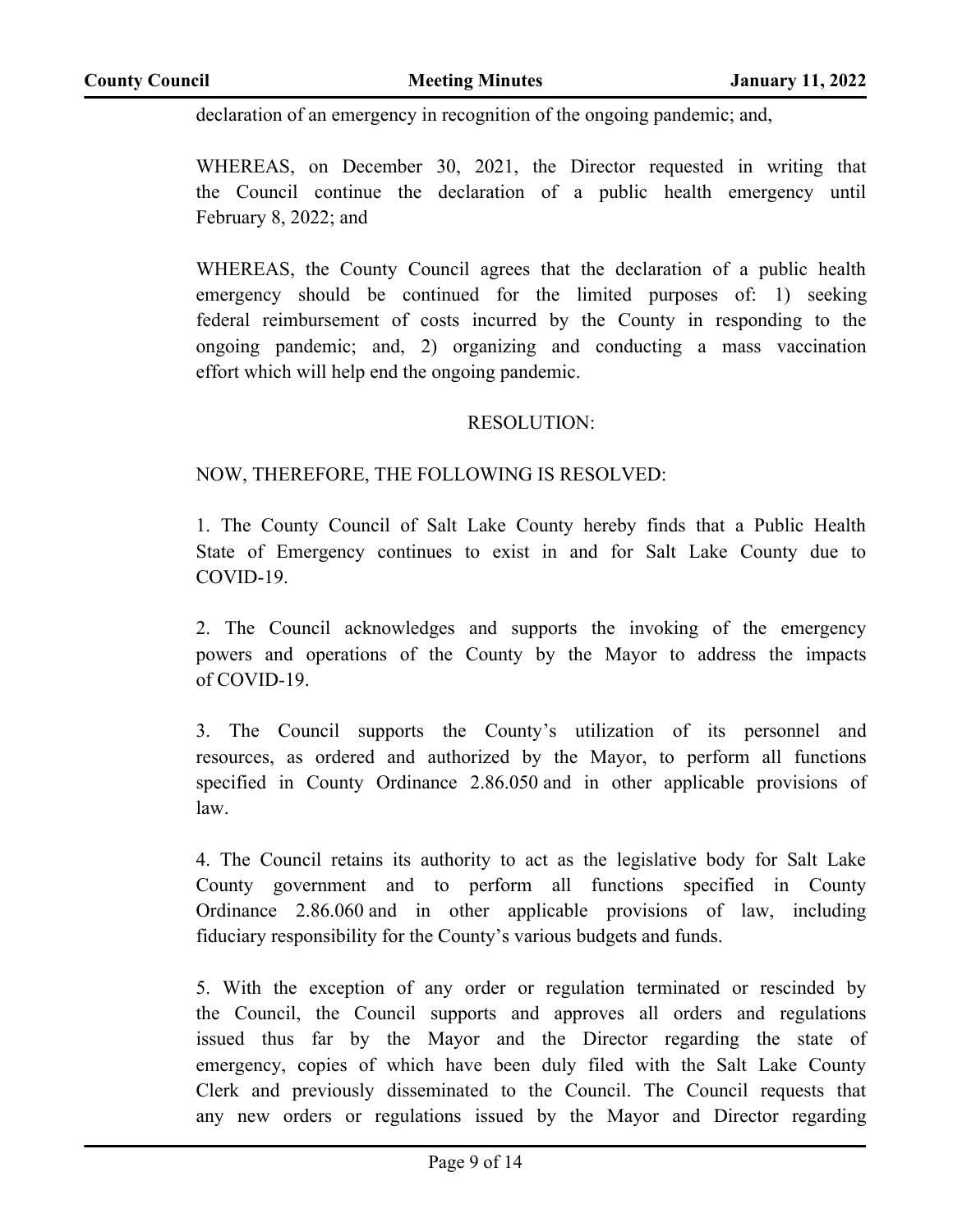the state of emergency be promptly disseminated to the Council, and that the Mayor review all orders and regulations issued thus far and rescind any that are no longer necessary to respond to the state of emergency.

 6. The Council requests that the Mayor continue to provide regular updates to the Council concerning the state of emergency pursuant to County Ordinance 2.86.050.D, including timely updates about the County's vaccination efforts and federal reimbursement process so that the Council might best evaluate when the state of emergency can reasonably be concluded.

7. The Council requests that the Mayor promptly notify the Council Chair of any new or modified public health orders issued pursuant to County Ordinance 2.86.050.E, particularly if those orders deviate from public health orders issued by the Governor of Utah or the Utah Department of Health. Such notice should be provided as soon as practical, but no later than five calendar days after such orders have been issued. The Council also requests that the Director consult with the Council prior to issuing any orders of constraint as defined by Utah Code, and that the Director notify the Council of any newly issued orders of constraint contemporaneously with any notice that is provided to the Mayor pursuant to Utah Code Section 26A-1-114(7) (a).

8. The Council encourages the Mayor to procure goods and services necessary to respond to the declared state of emergency through the regular, non-emergency purchasing procedures outlined in Chapter 3.20 of County Ordinance. The Council requests that the Mayor promptly notify the Council Chair of any new or extended emergency procurements related to the declared state of emergency made under the authority of County Ordinance 2.86.050.A or 3.20.040 and this declaration. Such notice should be provided as soon as practical, but no later than five calendar days after such procurements have been authorized.

9. This Resolution shall take effect immediately and be declared to be ongoing and continuing until midnight, February 15, 2022, unless the facts supporting the Public Health State of Emergency no longer exist as determined by the Mayor and Director.

10. This Resolution shall be provided to the State of Utah, the Mayor, and the Director and shall be filed immediately with the Salt Lake County Clerk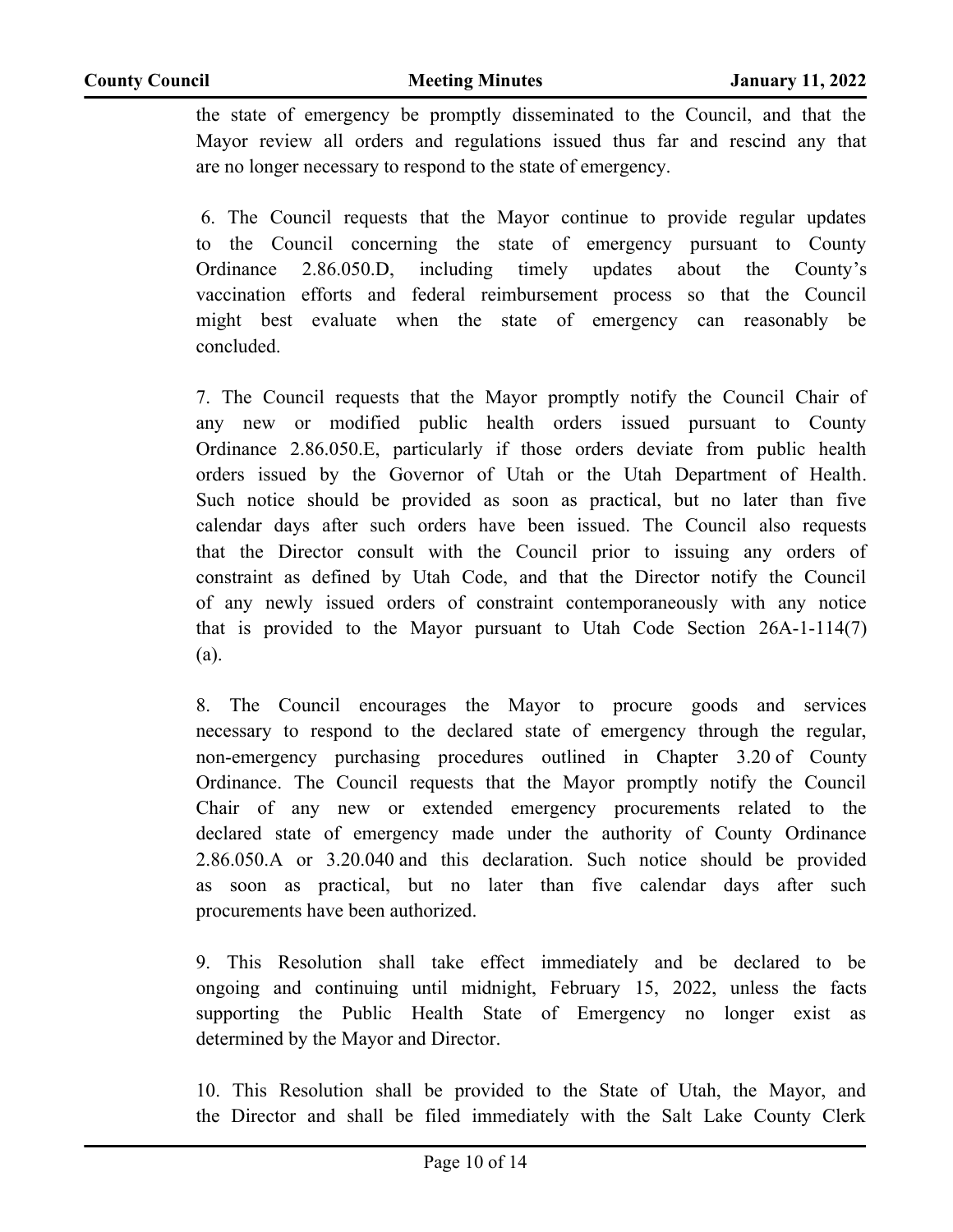and published by general dissemination as appropriate.

### SALT LAKE COUNTY COUNCIL

ATTEST:

# By: /s/ LAURIE STRINGHAM

Chair

By: /s/ SHERRIE SWENSEN Salt Lake County Clerk

A motion was made by Council Member Bradshaw, seconded by Council Member Winder Newton, that this agenda item be ratified. The motion carried by the following vote:

Chair Stringham, Council Member Snelgrove, Council Member Bradley, Council Member Bradshaw, Council Member Winder Newton, Council Member Granato, and Council Member DeBry **Aye:**

**Nay:** Council Member Alvord, and Council Member Theodore

#### **6.3 Release of ARPA Funds for COVID Response** [21-1491](http://slco.legistar.com/gateway.aspx?m=l&id=/matter.aspx?key=7245)

#### **Attachments:** [Staff Report](http://slco.legistar.com/gateway.aspx?M=F&ID=8c224244-9208-4159-ad76-f7dc081044aa.pdf)

A motion was made by Council Member Bradshaw, seconded by Council Member Snelgrove, that this agenda item be ratified. The motion carried by a unanimous vote.

#### **6.4 Approval of County Revised Precincts** [21-1473](http://slco.legistar.com/gateway.aspx?m=l&id=/matter.aspx?key=7227)

# **Attachments:** [Staff Report](http://slco.legistar.com/gateway.aspx?M=F&ID=e25ef048-d615-491c-8639-40b2bfcc964a.pdf)

[County Council Districts](http://slco.legistar.com/gateway.aspx?M=F&ID=f429481b-ffad-41d0-8fc2-8778ffe320a8.pdf) [County Council 1](http://slco.legistar.com/gateway.aspx?M=F&ID=32267500-42e1-448b-8da6-2e9cca911f9f.pdf) [County Council 2](http://slco.legistar.com/gateway.aspx?M=F&ID=a3cab3f0-1d8f-4e5f-ac1f-9c9c97da771f.pdf) [County Council 3](http://slco.legistar.com/gateway.aspx?M=F&ID=8e2c9220-84da-4c84-99c0-7cbe34638514.pdf) [County Council 4](http://slco.legistar.com/gateway.aspx?M=F&ID=63126d43-144f-4528-bdab-f968dbc5b24f.pdf) [County Council 5](http://slco.legistar.com/gateway.aspx?M=F&ID=ab4d9838-c0c7-433d-97bc-f68a774a478d.pdf) [County Council 6](http://slco.legistar.com/gateway.aspx?M=F&ID=f5cd73ac-4fc2-47e0-a2ba-8a6c8ea09261.pdf)

A motion was made by Council Member Bradshaw, seconded by Council Member Snelgrove, that this agenda item be ratified. The motion carried by a unanimous vote.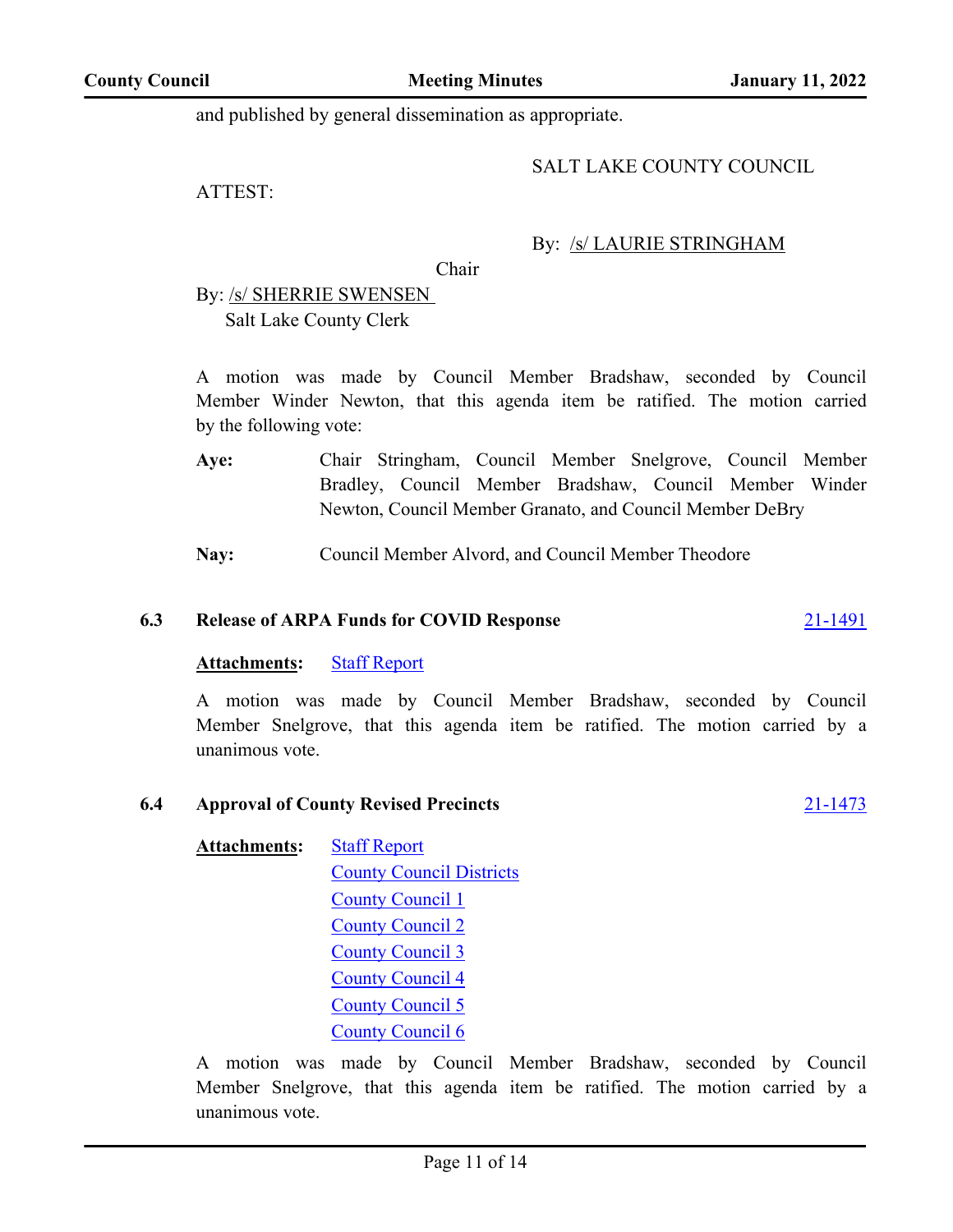# **7. RATIFICATION OF CONSENT ITEM ACTIONS IN COUNCIL WORK SESSION**

A motion was made by Council Member Bradshaw, seconded by Council Member Snelgrove, that the consent agenda be ratified. The motion carried by a unanimous vote.

#### **7.1 Animal Services Advisory Committee Reappointment:** [21-1467](http://slco.legistar.com/gateway.aspx?m=l&id=/matter.aspx?key=7221)

#### **Scott Baird, Public Works Director**

| <b>Attachments:</b> | <b>Staff Report</b>                         |
|---------------------|---------------------------------------------|
|                     | <b>SCOTT R BAIRD - RESUME Redacted</b>      |
|                     | <b>Baird Application</b>                    |
|                     | Board Appointment Approval form Scott Baird |

The vote on this consent item was ratified.

**7.2 Appointment of Danielle Wallace as the Council's Representative on the Salt Lake County Property Tax Committee** [21-1490](http://slco.legistar.com/gateway.aspx?m=l&id=/matter.aspx?key=7244)

**Attachments:** [Staff Report](http://slco.legistar.com/gateway.aspx?M=F&ID=557caaa9-8526-438c-9344-1725af65ade7.pdf)

The vote on this consent item was ratified.

# **8. TAX LETTERS**

**8.1 DMV Registration Refunds** [21-1476](http://slco.legistar.com/gateway.aspx?m=l&id=/matter.aspx?key=7230)

**Attachments:** [Staff Report](http://slco.legistar.com/gateway.aspx?M=F&ID=e137f8f7-9b8c-45e0-bf9a-370c6a2052f6.pdf) [MA 000089 2021 Personal Property Tax Refund DMV](http://slco.legistar.com/gateway.aspx?M=F&ID=3daa96c9-f178-4e02-a769-a178bb9e915a.pdf)  \$1,755.00 [MA 000092 2021 Personal Property Tax Refund DMV](http://slco.legistar.com/gateway.aspx?M=F&ID=ec879d86-3e82-4638-9b82-103ab58010f8.pdf)  \$419.00

A motion was made by Council Member Bradshaw, seconded by Council Member Snelgrove, that this agenda item be approved. The motion carried by a unanimous vote.

### **8.2 Abate Delinquent Property Tax** [21-1459](http://slco.legistar.com/gateway.aspx?m=l&id=/matter.aspx?key=7213)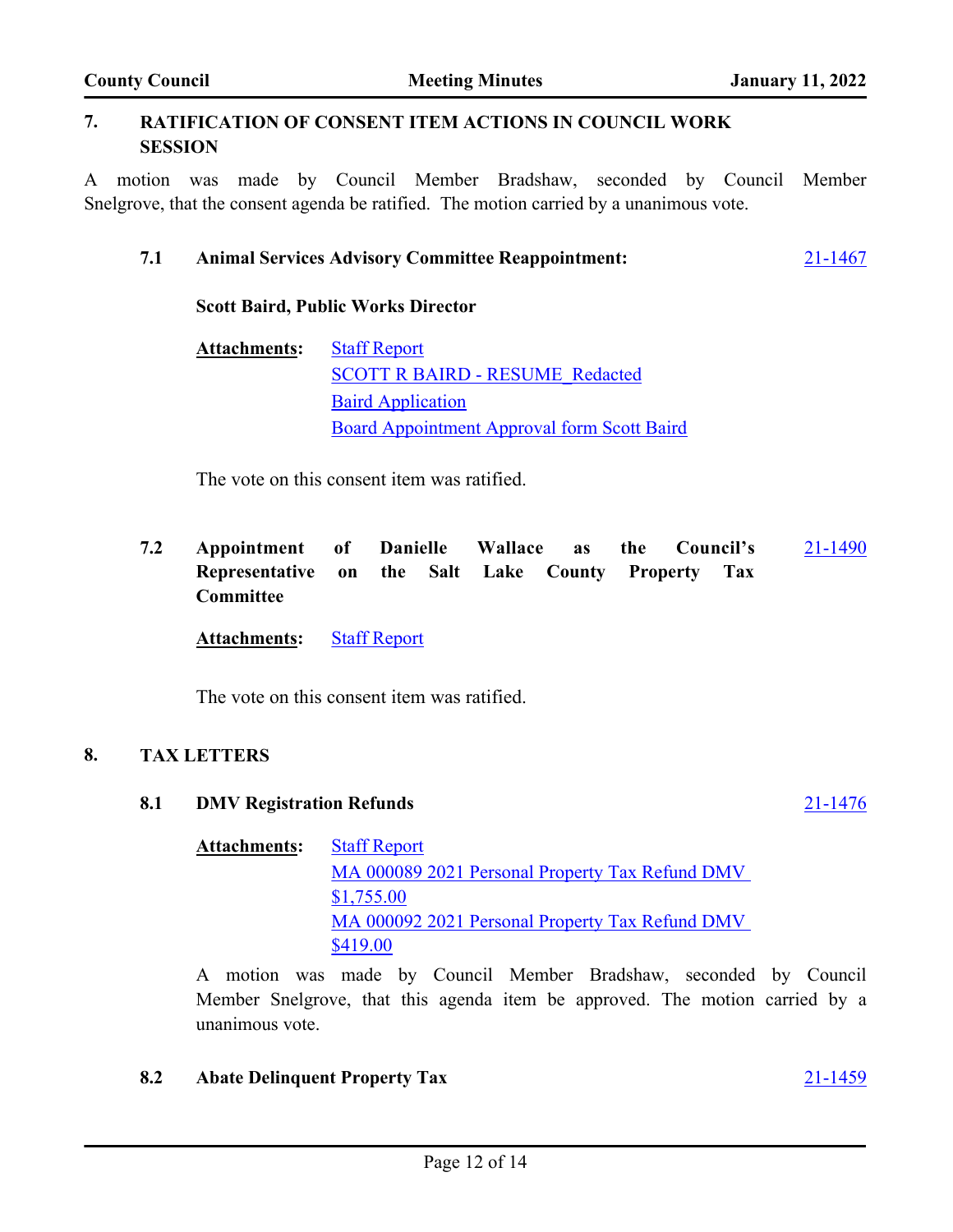**Attachments:** [Staff Report](http://slco.legistar.com/gateway.aspx?M=F&ID=075aebb5-4ade-479b-ae56-6c0b4f9eca04.pdf) [27-24-401-008 F](http://slco.legistar.com/gateway.aspx?M=F&ID=59b8a978-8297-482b-9924-8459221954de.pdf) [27-24-401-009 F](http://slco.legistar.com/gateway.aspx?M=F&ID=7dad5701-7aa9-413f-9460-471f37b42f7c.pdf) [08-33-401-001-6098](http://slco.legistar.com/gateway.aspx?M=F&ID=20c033eb-738d-44a5-a869-4b6a81b9849a.pdf)

A motion was made by Council Member Bradshaw, seconded by Council Member Snelgrove, that this agenda item be approved. The motion carried by a unanimous vote.

# **9. LETTERS FROM OTHER OFFICES**

# **10. PRIVATE BUSINESS DISCLOSURES**

#### **10.1 Disclosure Statement for Arlyn Bradshaw** [21-1488](http://slco.legistar.com/gateway.aspx?m=l&id=/matter.aspx?key=7242)

**Attachments:** [Staff Report](http://slco.legistar.com/gateway.aspx?M=F&ID=c3f42e72-a98d-4304-bd4f-c20403828fbe.pdf)

[Arlyn Bradshaw Disclosure 2022](http://slco.legistar.com/gateway.aspx?M=F&ID=7e15d471-59ff-4e34-b35c-09d35276d69c.pdf)

A motion was made by Council Member Bradshaw, seconded by Council Member Snelgrove, that this agenda item be approved. The motion carried by a unanimous vote.

# **11. APPROVAL OF MINUTES**

# **11.1 Approval of December 14, 2021 County Council Minutes** [21-1441](http://slco.legistar.com/gateway.aspx?m=l&id=/matter.aspx?key=7195)

**Attachments:** [121421 - Council Minutes](http://slco.legistar.com/gateway.aspx?M=F&ID=1d4e5909-7453-4b39-be63-68d2ae76fae4.pdf)

A motion was made by Council Member Bradshaw, seconded by Council Member Snelgrove, that this agenda item be approved. The motion carried by a unanimous vote.

# **11.2 Approval of December 07, 2021 County Council Minutes** [21-1464](http://slco.legistar.com/gateway.aspx?m=l&id=/matter.aspx?key=7218)

**Attachments:** [120721 - Council Minutes](http://slco.legistar.com/gateway.aspx?M=F&ID=b8a3c05a-0f48-426d-bb5c-e820318dfe9e.pdf)

A motion was made by Council Member Bradshaw, seconded by Council Member Snelgrove, that this agenda item be approved. The motion carried by a unanimous vote.

# **ADJOURN**

THERE BEING NO FURTHER BUSINESS to come before the Council at this time, the meeting was adjourned at 6:50 PM until Tuesday, January 13, 2022, at 4:00 P.M.